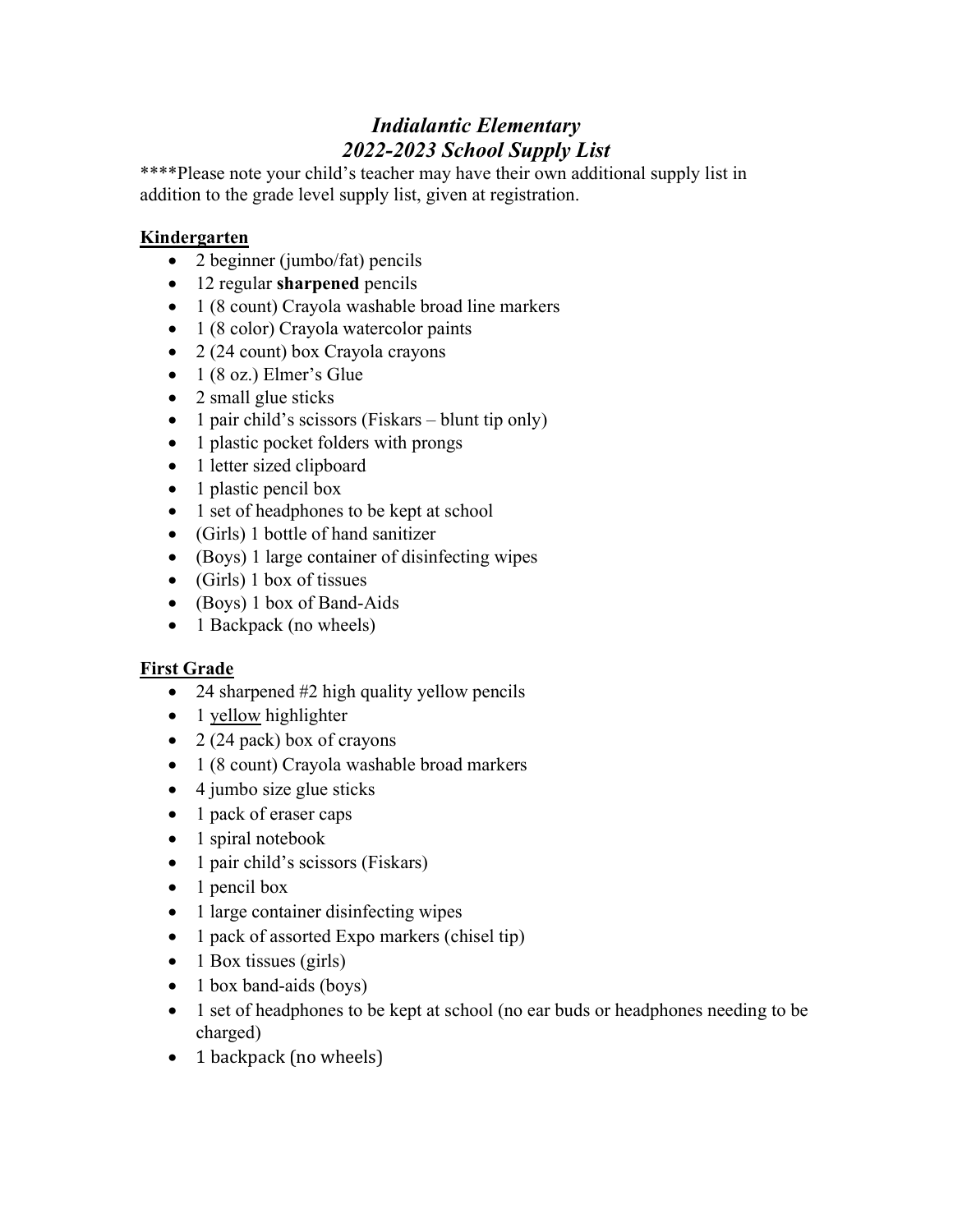\*\*\*\*Please note your child's teacher may have their own additional supply list in addition to the grade level supply list, given at registration.

#### Second Grade

24 sharpened #2 pencils 1 yellow highlighter 4 large glue sticks  $1 - 1$ " three ring binder with clear front and back pockets 2 packs of wedged shaped pencil top erasers 2 composition books (100 page, wide ruled, no spirals) 1 set of headphones to be kept at school (no ear buds) 1 roll paper towels (Girls) 1 box of tissues (Girls) 1 (gallon size) box of Ziploc bags (Boys) 1 large container of disinfecting wipes (Boys) 1 bottle hand sanitizer

1 Backpack (no wheels)

#### Third Grade

- $\cdot$  1 (24 count) box of crayons
- · 2 packs of sharpened pencils
- · 4 large glue sticks or 6 small glue sticks
- · 1 one inch binder with clear pocket cover
- · 1 pair of pointed scissors
- · 1 ear buds or headphones to be kept at school
- $\cdot$  1 small pencil box (about 8 x 5 x 2 inches) per Amazon can adjust
- · 1 large container of disinfecting wipes
- · 2 boxes of tissues
- · Backpack (no wheels)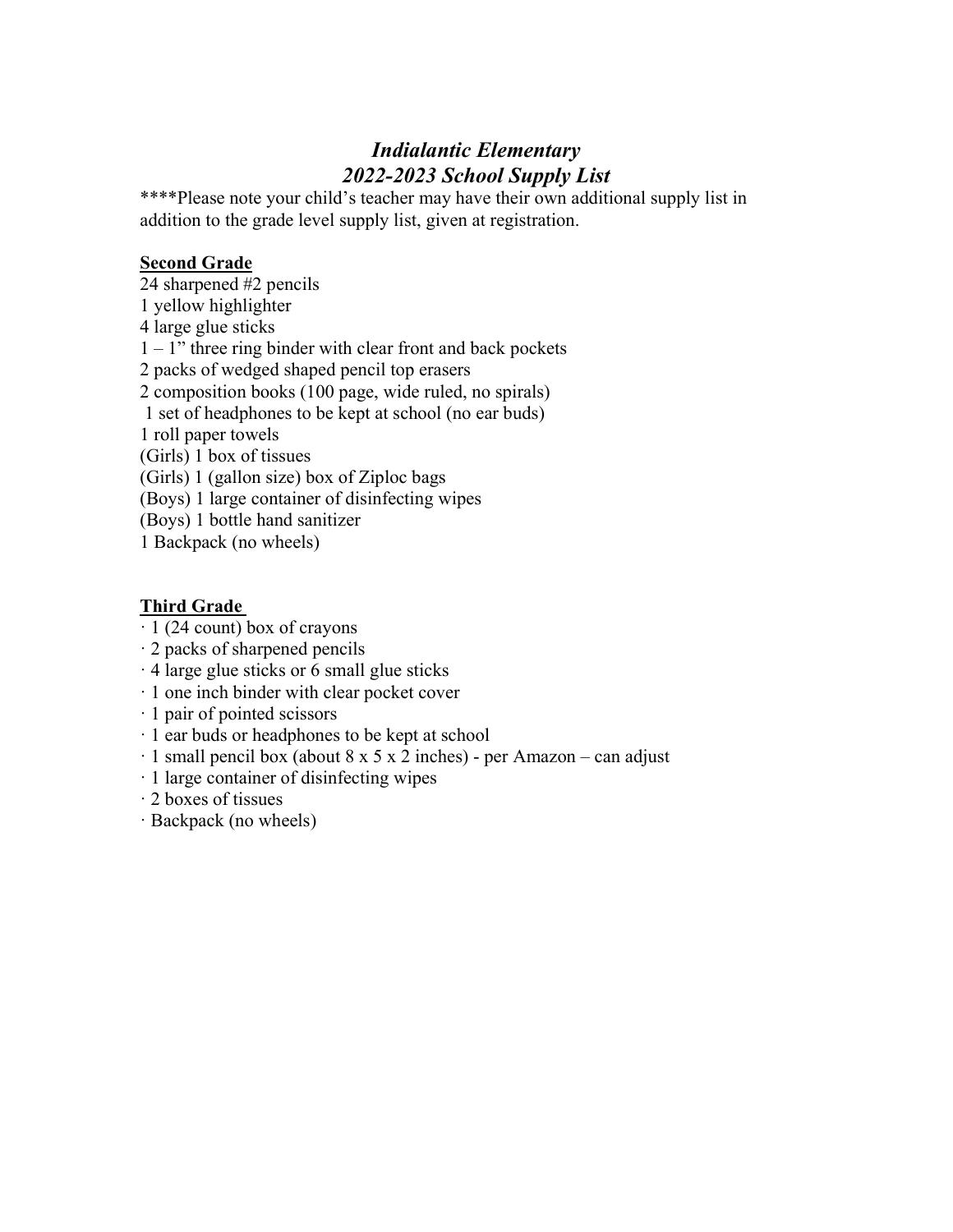\*\*\*\*Please note your teacher will give you an individualized list of remaining supplies needed at the meet the teacher.

#### Forth Grade

Earbuds Mouse (optional) 60 sharpened #2 pencils Scissors **Backpack** IE Planner- Provided/Sponsored by PTO

### Fifth Grade Supply List 2022-2023

1 (4-pack) Expo Markers 2 Sharpie markers 1 (4-pack) Multi-colored Highlighters 6 packages of pencils 1 (4-pack) multi-colored pens 24 Glue Sticks 8 Composition Books 1 package of lined paper 2 packages cap erasers 1 pair of scissors 1 small pencil pouch or case 1 folder 1 set of earbuds or headphones to be kept at school (Girls) 1 bottle of hand sanitizer (Boys) 1 container of disinfecting wipes 4 boxes tissues 1 backpack (no wheels) Indialantic planner- Provided/Sponsored by PTO